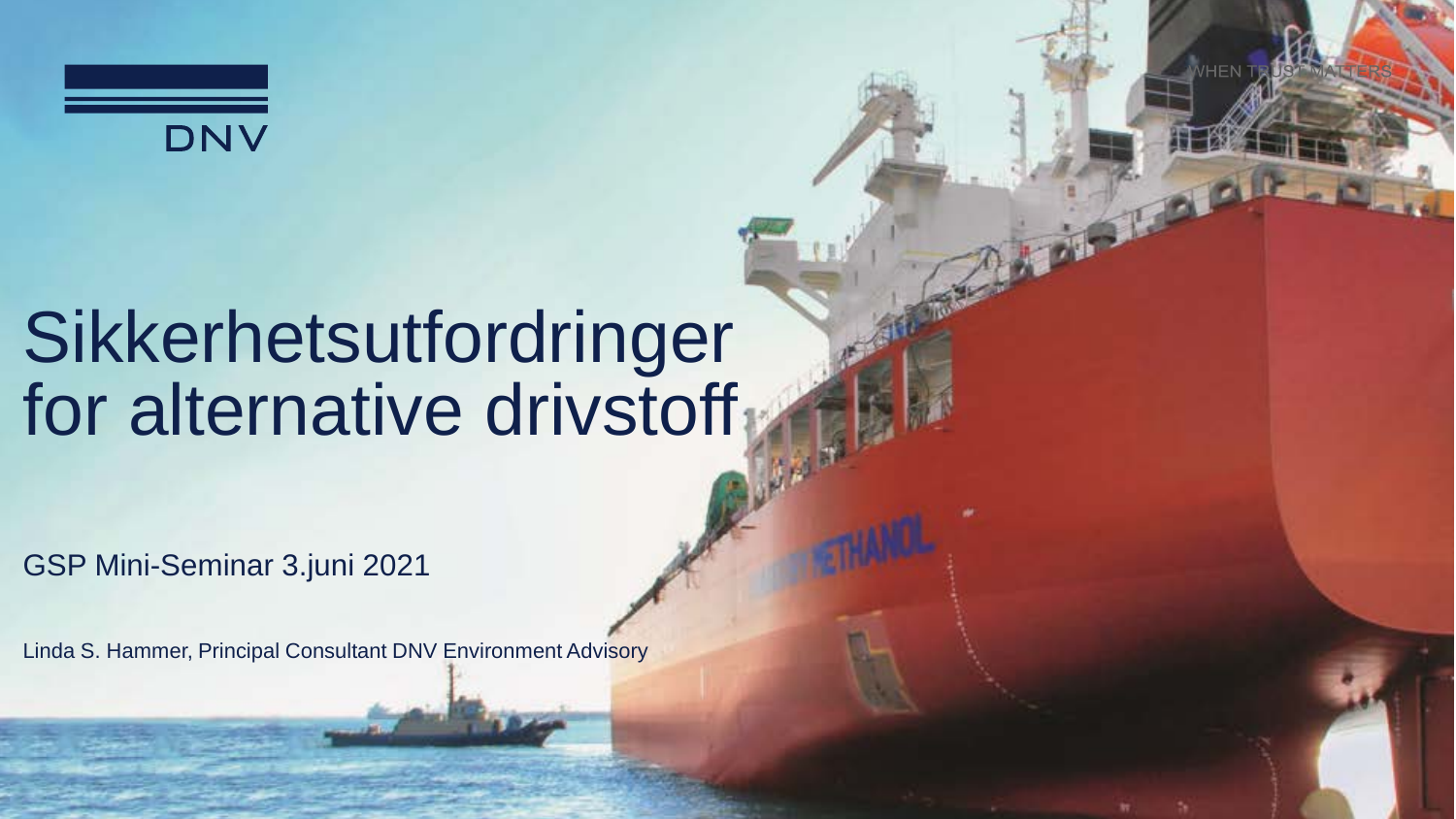

Hvorfor er sikkerhet en viktig forutsetning for å lykkes med å ta i bruk alternative drivstoff?

Hva er sikkerhetsutfordringene? Hva er konsekvensene av å

velge alternative drivstoff?

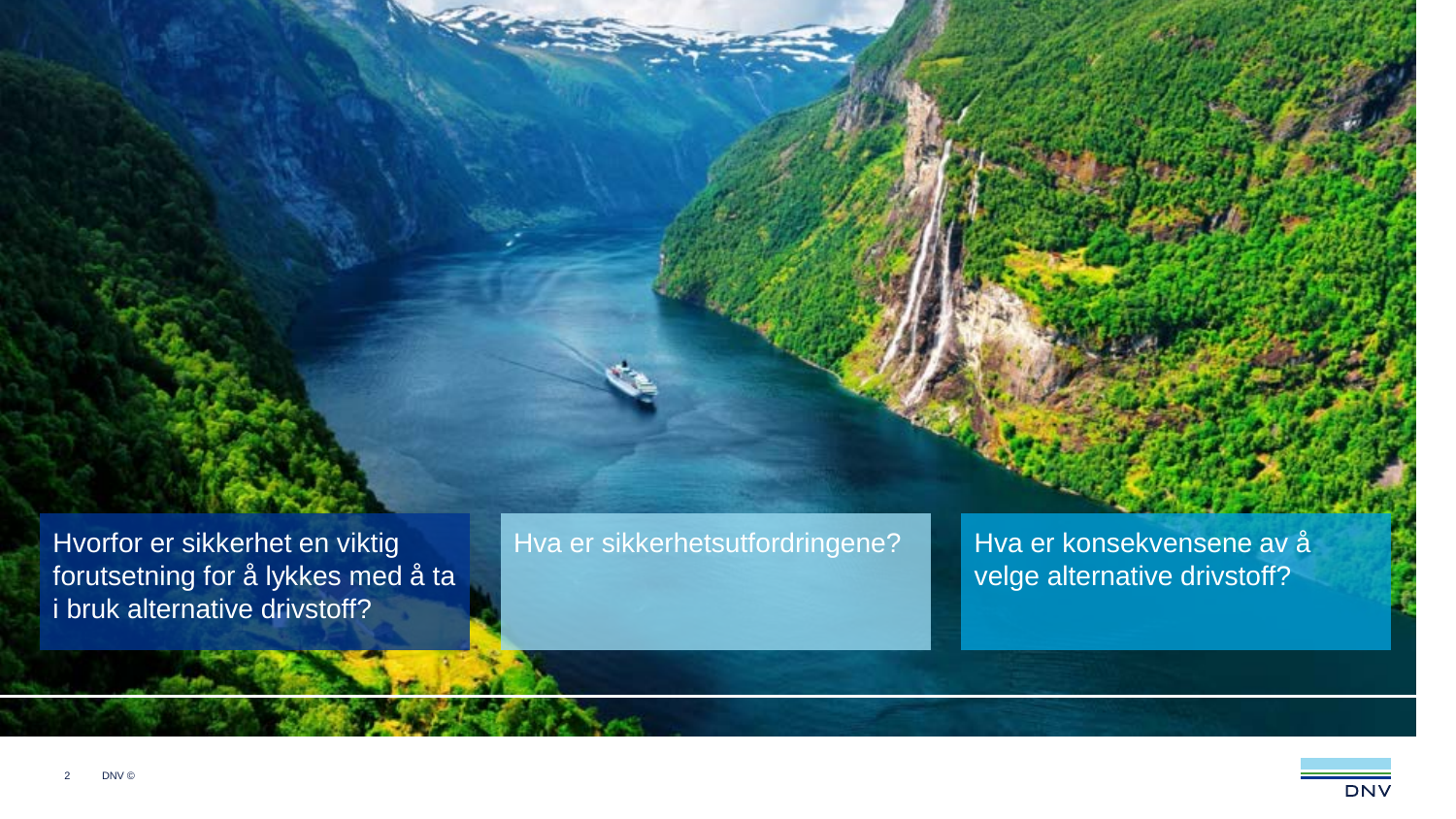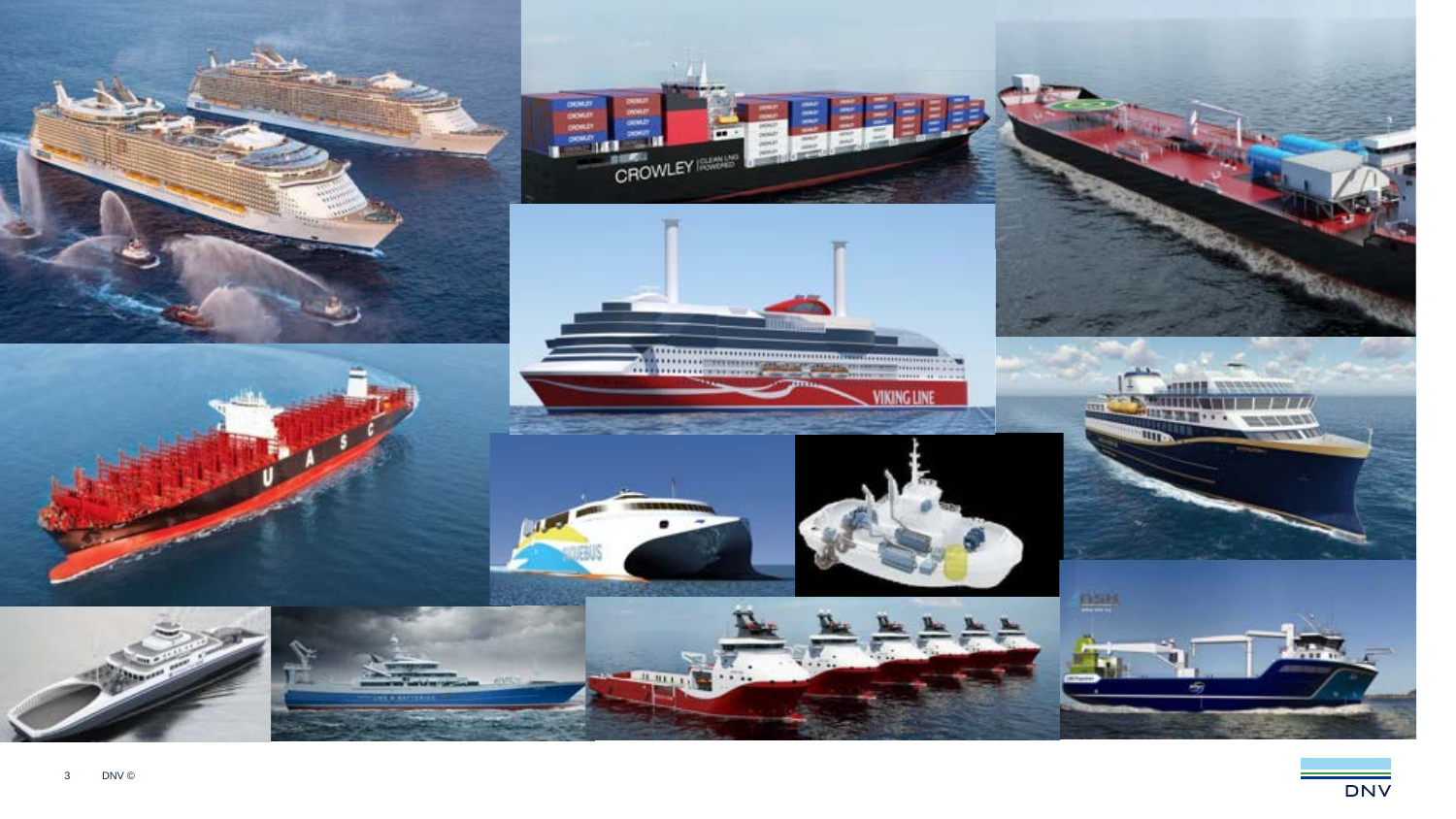

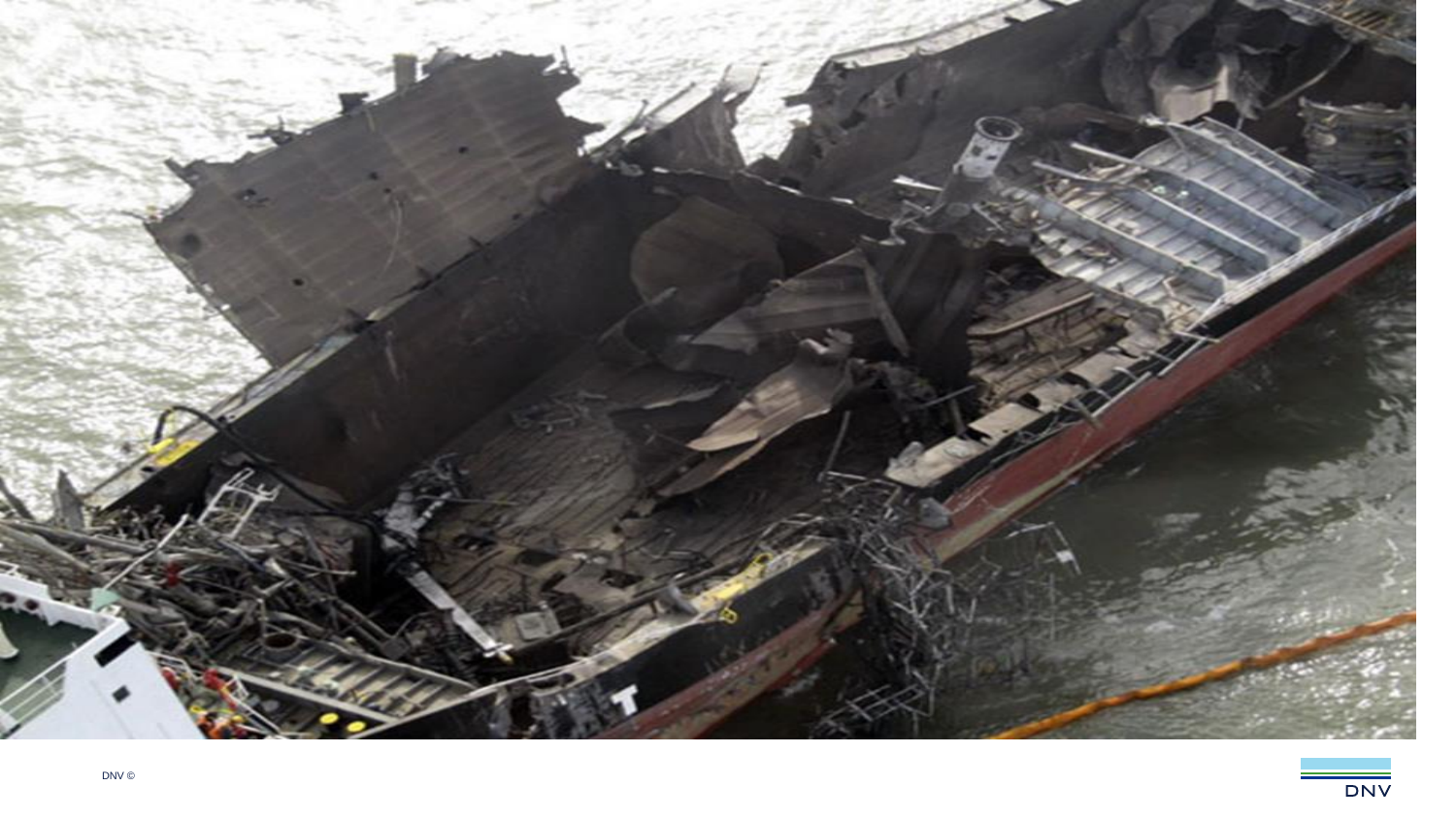## Alternative fuels – what are the safety challenges?

Most non-conventional fuels have properties posing different safety challenges from those of conventional fuel oils.

Additional safety barriers required to maintain the safety level when compared with conventional fuels.

The properties are specific for each fuel.



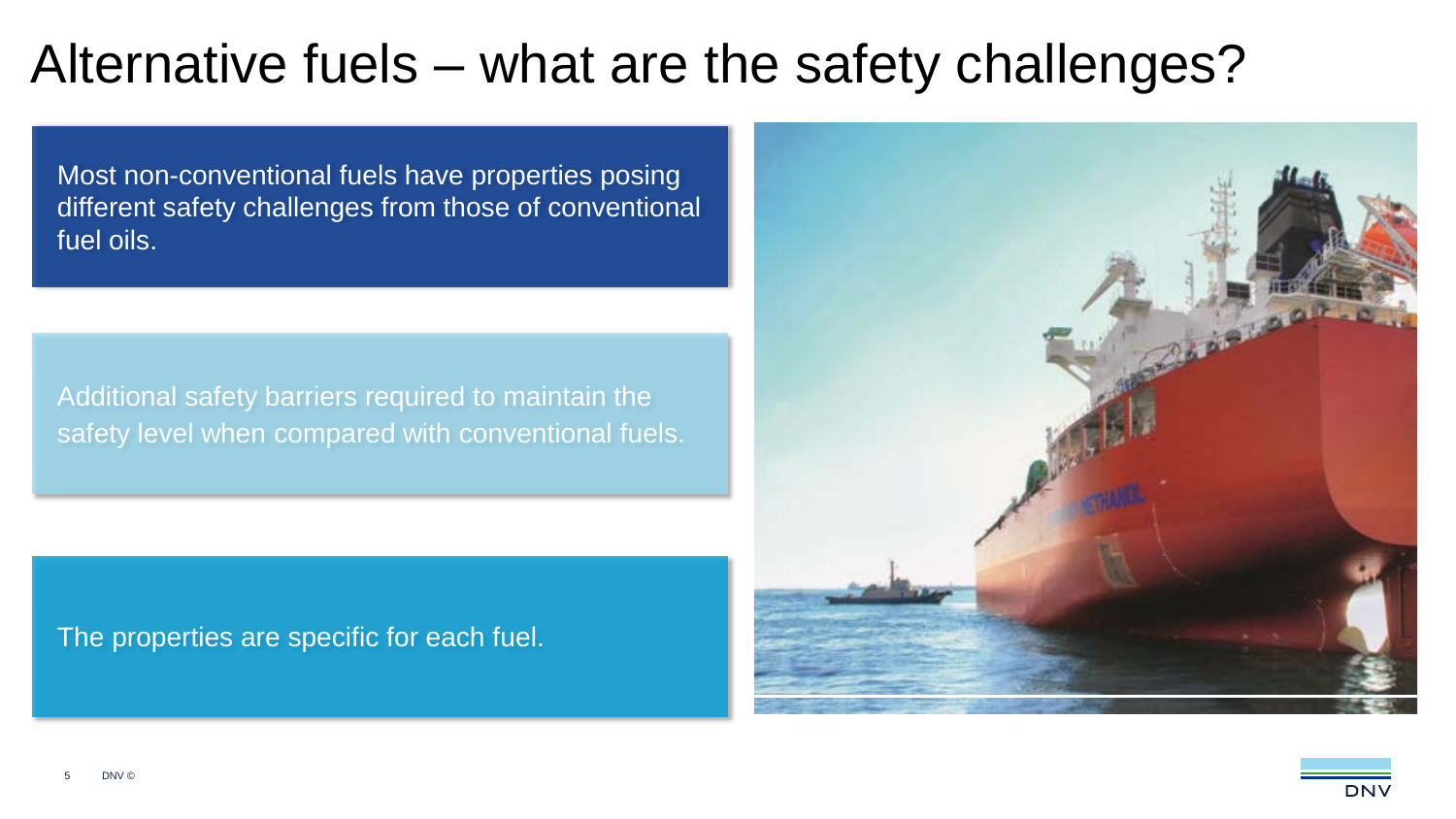#### Some important facts about natural gas (LNG) Some important facts about natural gas (LNG)

The main component in natural gas is methane  $CH<sub>4</sub>$ 

Methane is a colorless and odorless gas at room temperature

Methane has a boiling point of −161 °C at atmospheric pressure

It is non-toxic and non-corrosive

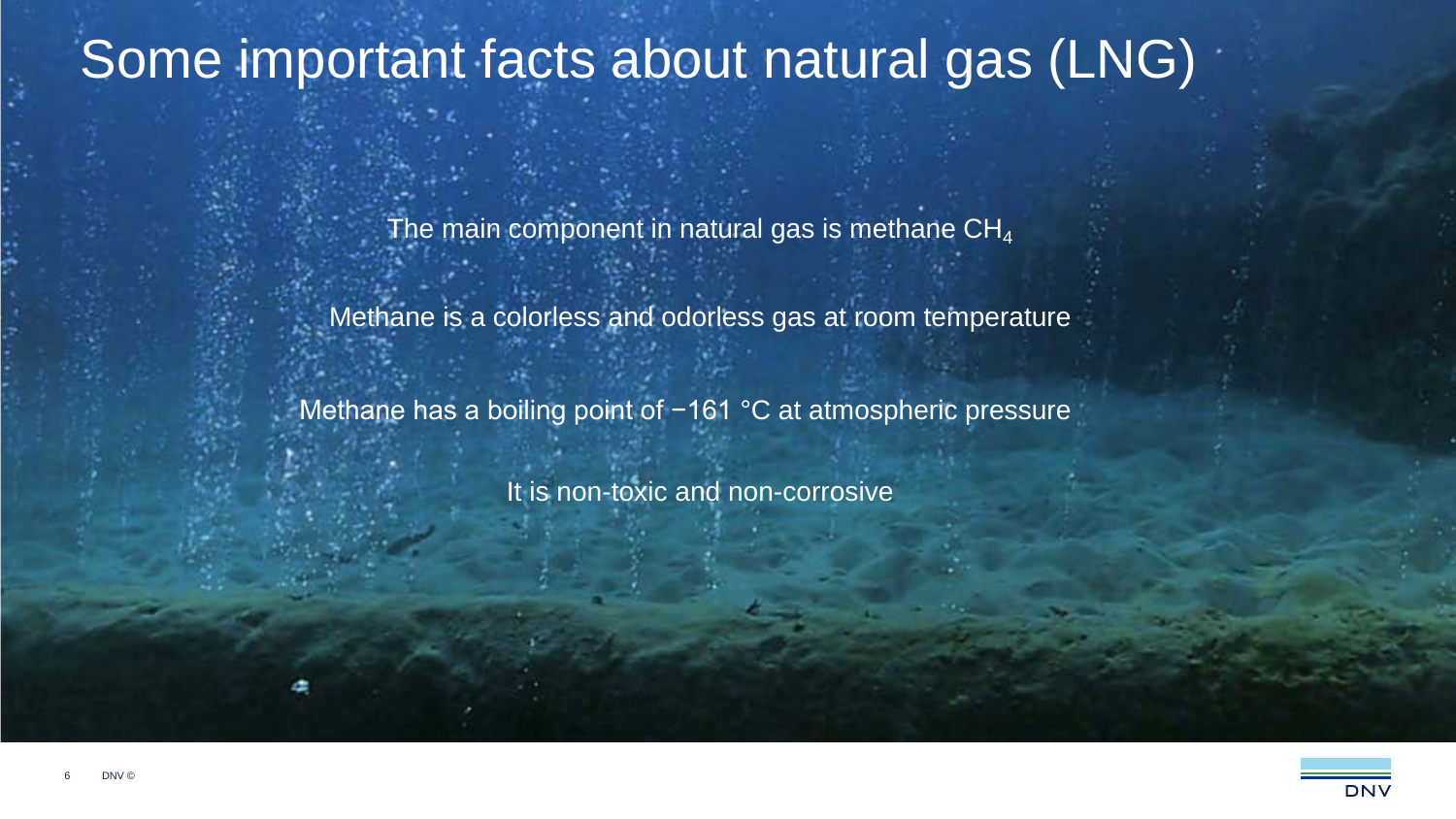## Some important facts about natural gas (LNG)

Volume of natural gas is reduced by 600 times when it is liquefied at atmospheric pressure

Hazards include

- flammability after vaporization into a gaseous state
- freezing
- asphyxia



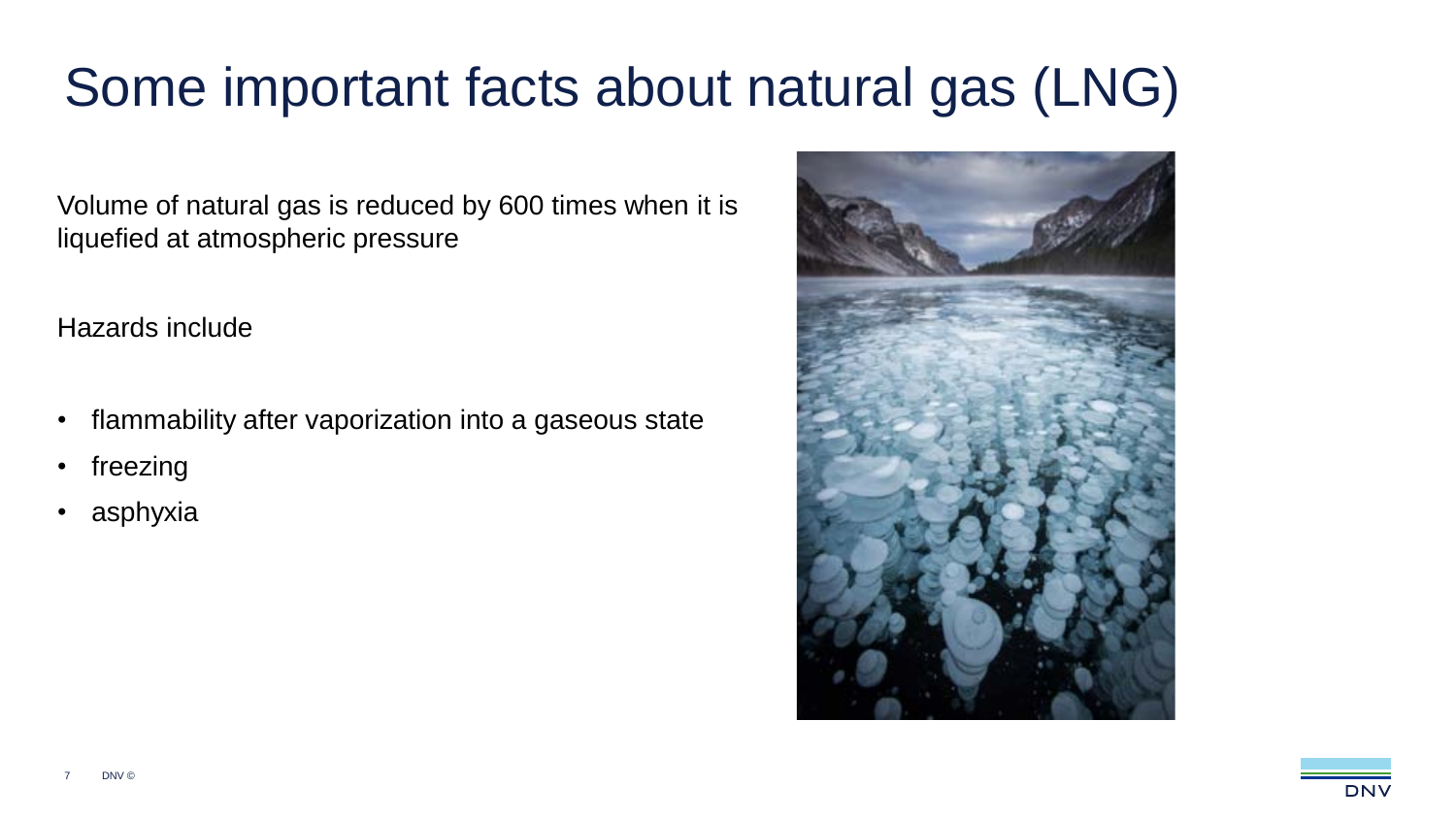## Some important facts about natural gas (LNG)



As a gas it is flammable over a range of concentrations **4.4–17% in air** at standard pressure

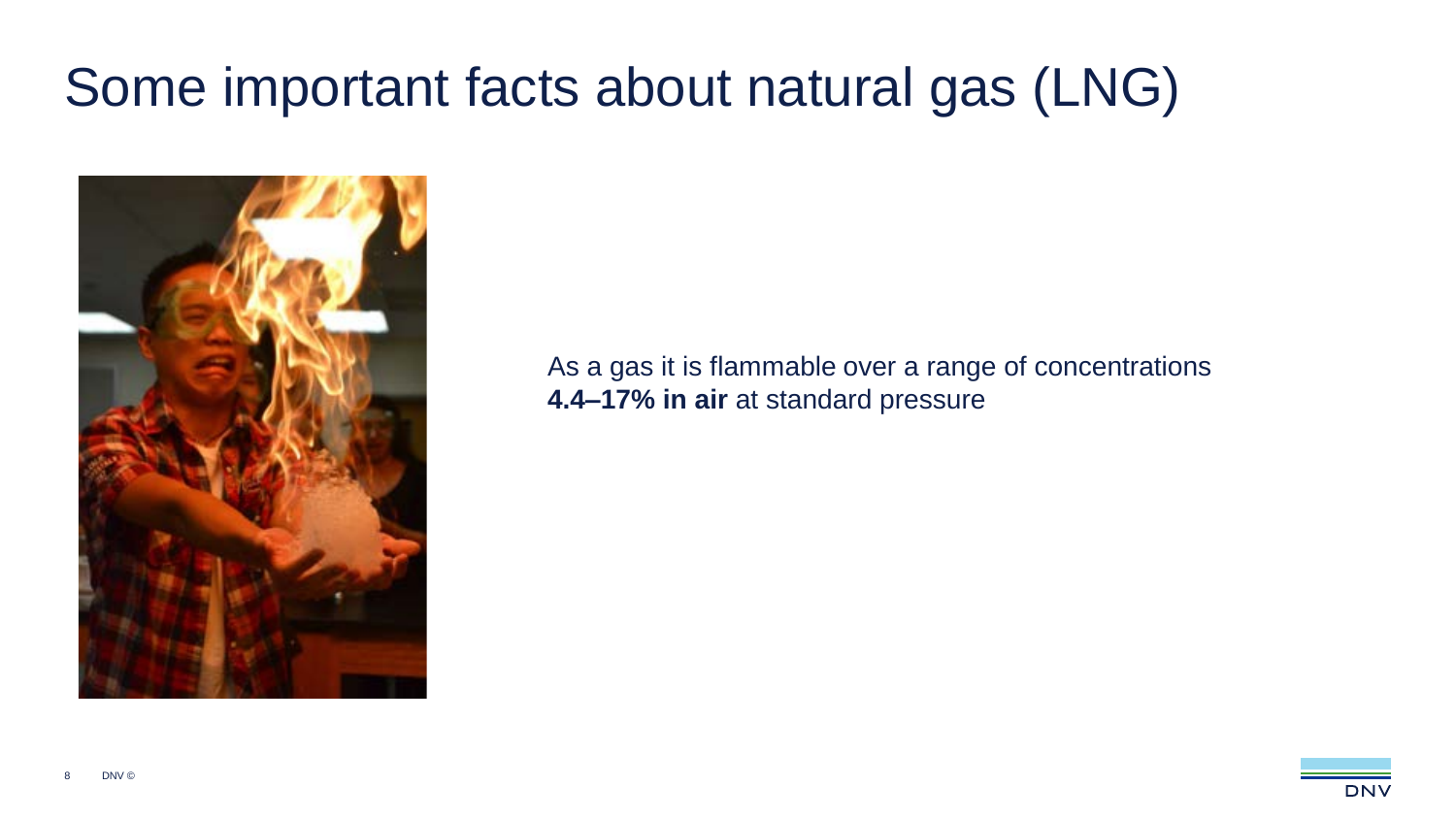## Some important facts about natural gas (LNG)

#### **1 part LNG** X 600 expansion ratio / 0.044 LEL = **13600 parts flammable gas**

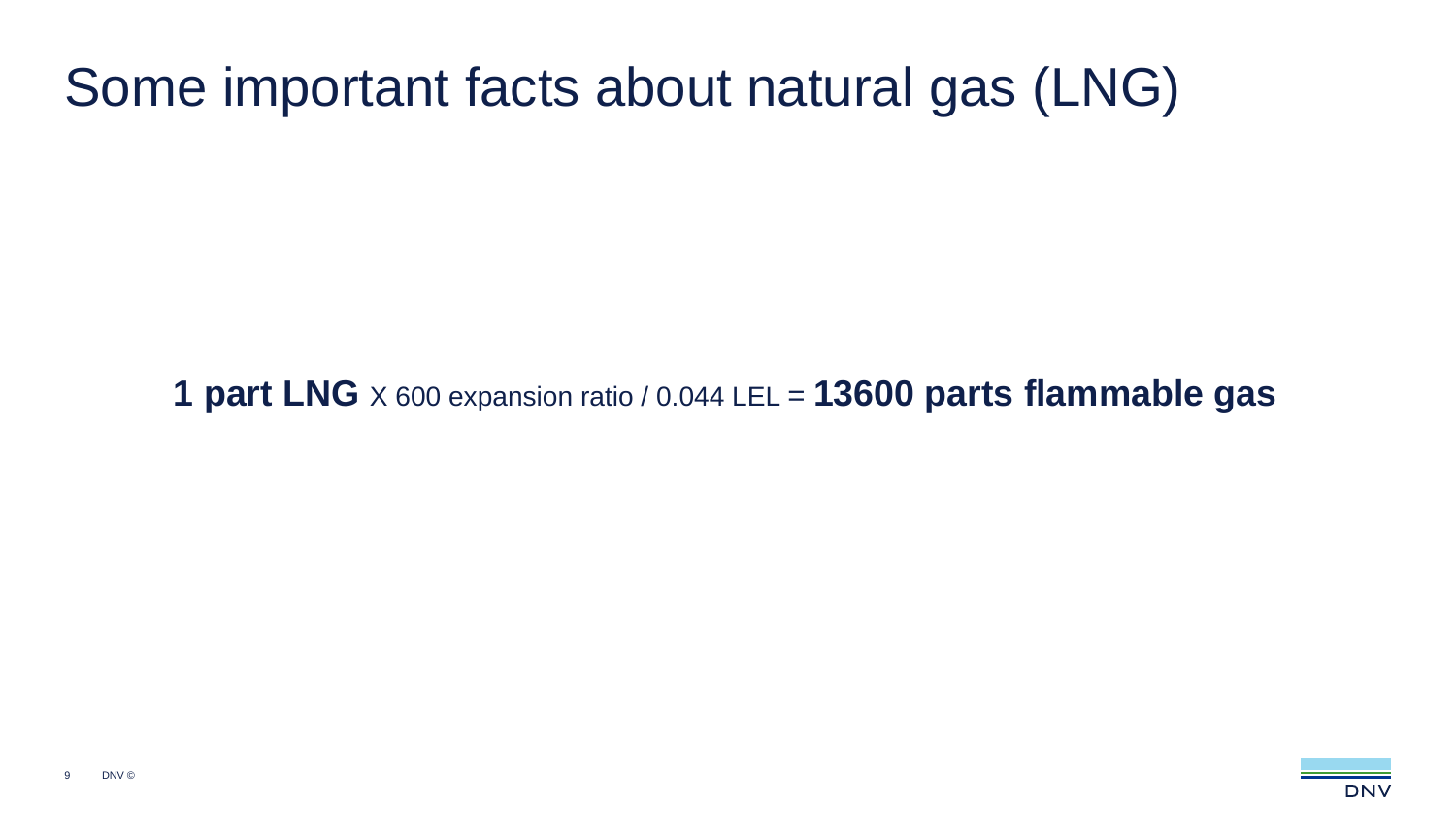## 3 safety challenges to remember

#### • **Fire/ explosion risk**

- Flammability after vaporization into gaseous state
- **Low temperature** of liquid gas
	- Cryogenic spill
	- $\cdot$  LNG at -161 $\degree$ C
	- Normal ship steel will be very brittle
- **High energy content** in gas tank (for LNG: liquid  $\rightarrow$  gas)
- Other: asphyxia

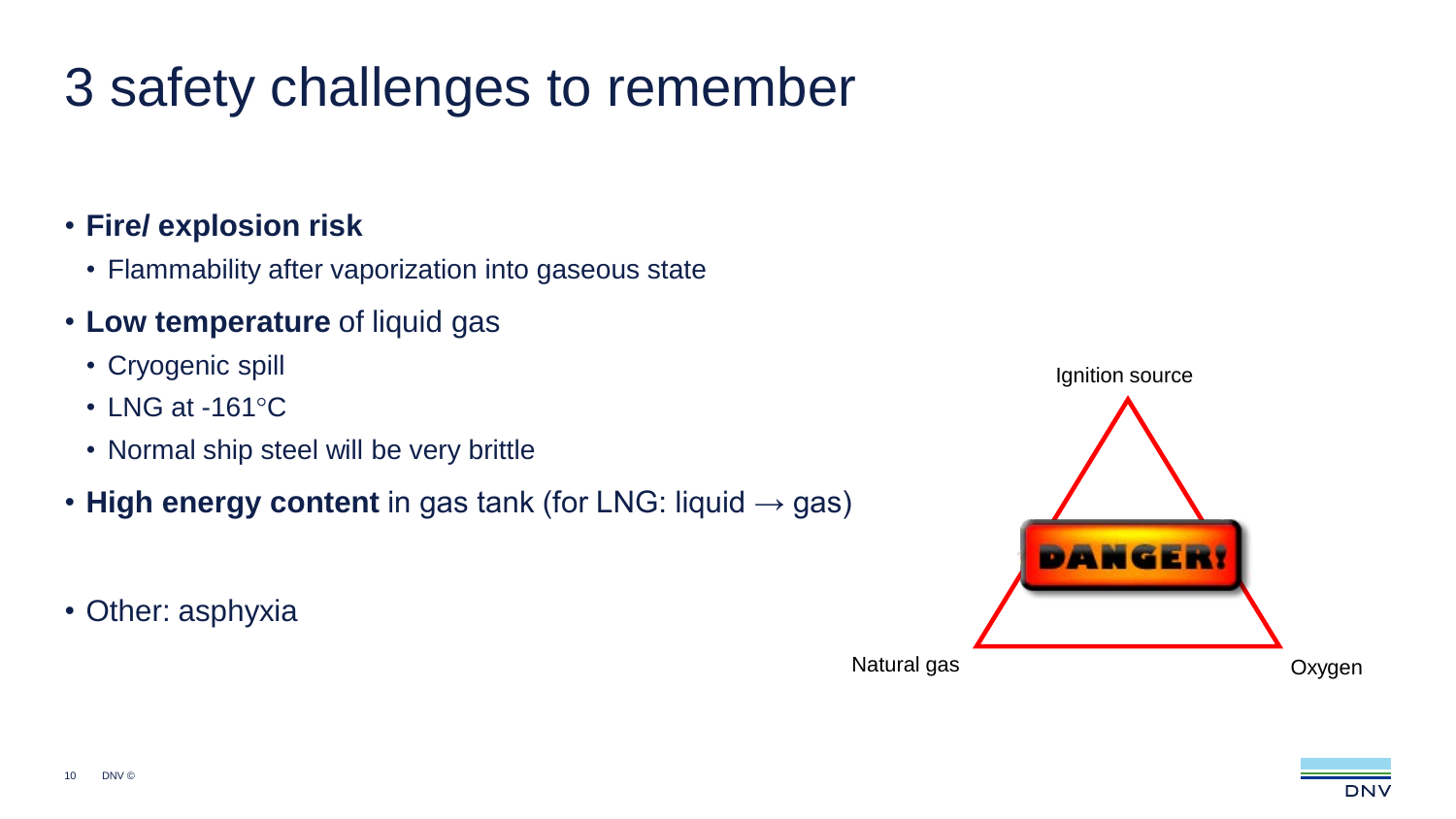# **Safety principles** DNV rules for LNG fuel

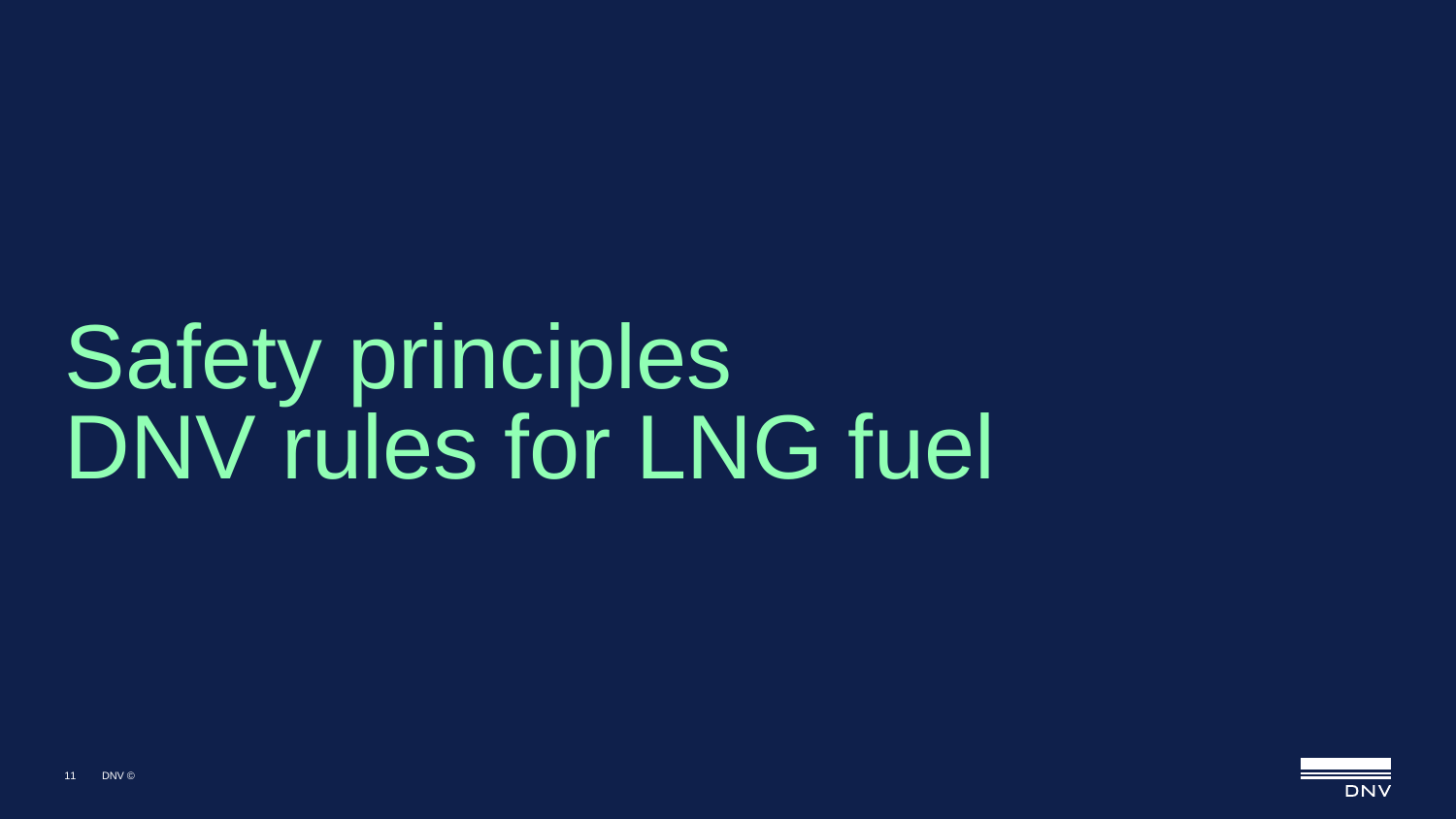## DNV Rules for LNG fuelled ships – Main principles

**Segregation** Protect gas fuel installation from external events

**Double barriers** Protect the ship against leakages

**Leakage detection** Give warning and enable automatic safety actions

**Automatic isolation of leakages** Reduce consequences of a leakage

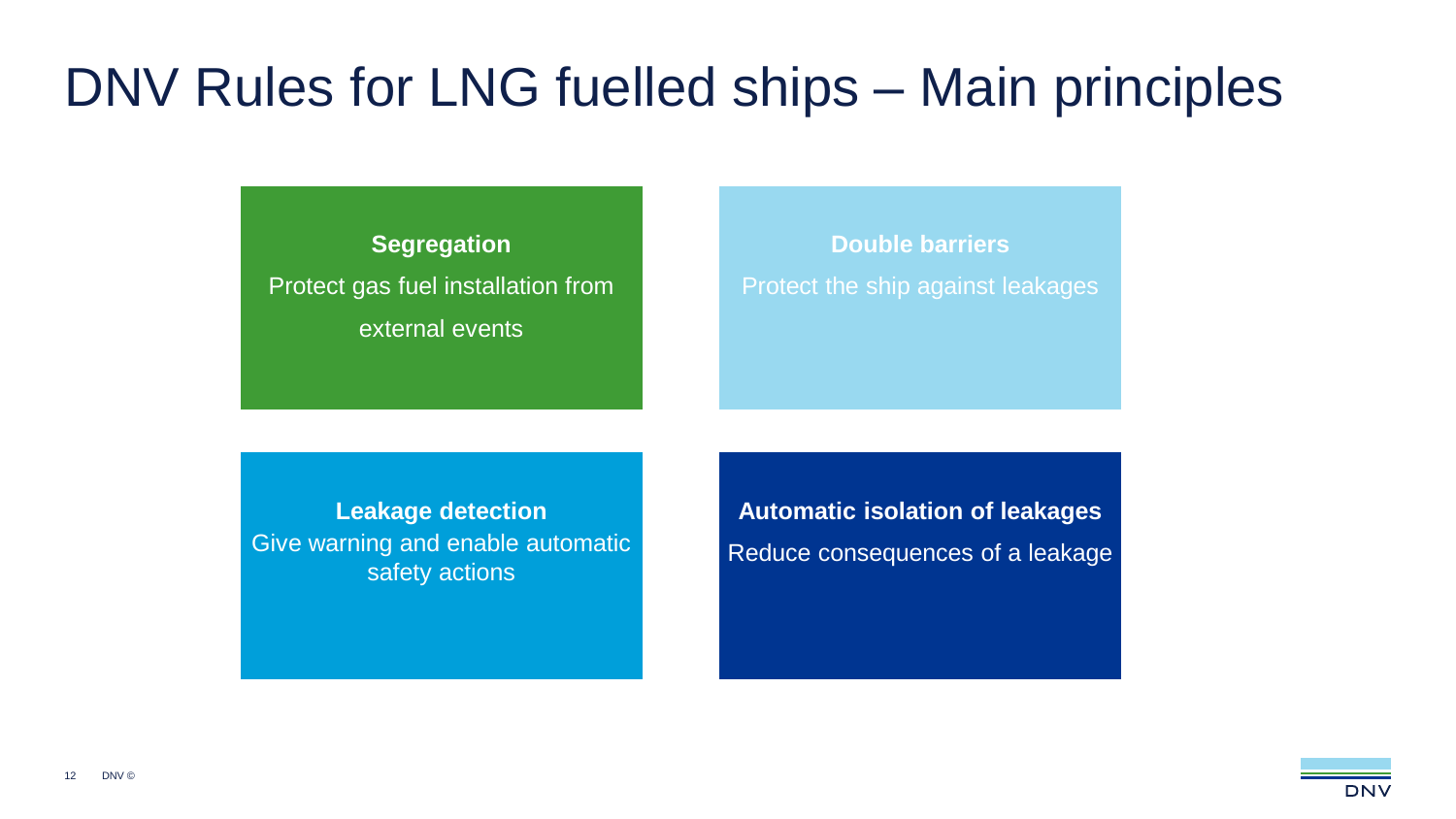

#### What are the safety concerns





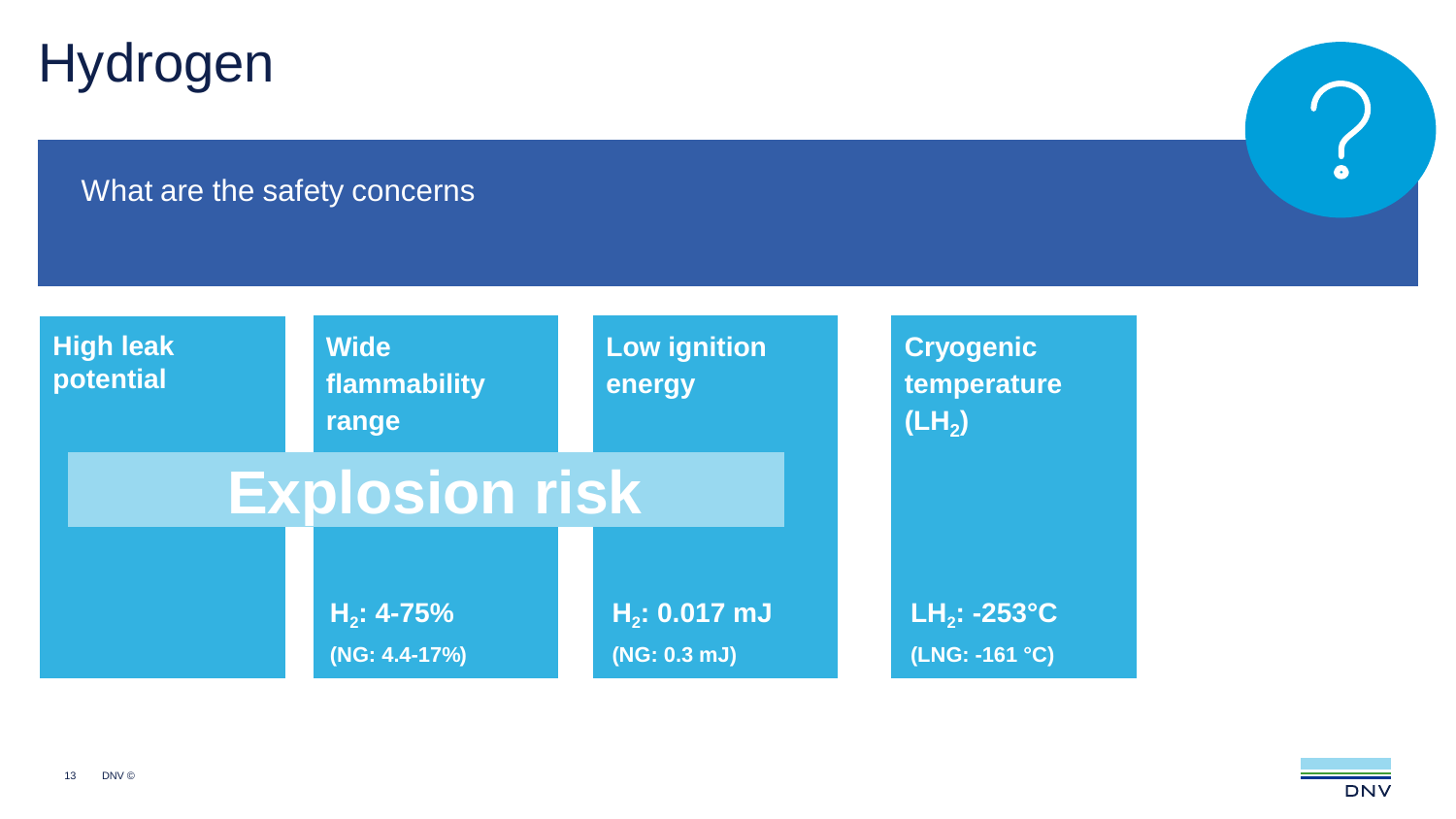#### The Alternative Fuel Barrier Dashboard – indicative status of key barriers for selected alternative fuels in 2020



• HVO – hydrotreated vegetable oil;

 $LNG$  – liquefied natural gas;

• LPG – liquefied petroleum gas;

• Hydrogen – carbon-neutral liquefied hydrogen consumed in fuel cells;

• Ammonia – carbon-neutral ammonia burned in internal combustion engines;

• Electricity in batteries – full-electric with batteries;

• Methanol – carbon-neutral methanol burned in internal combustion engines.

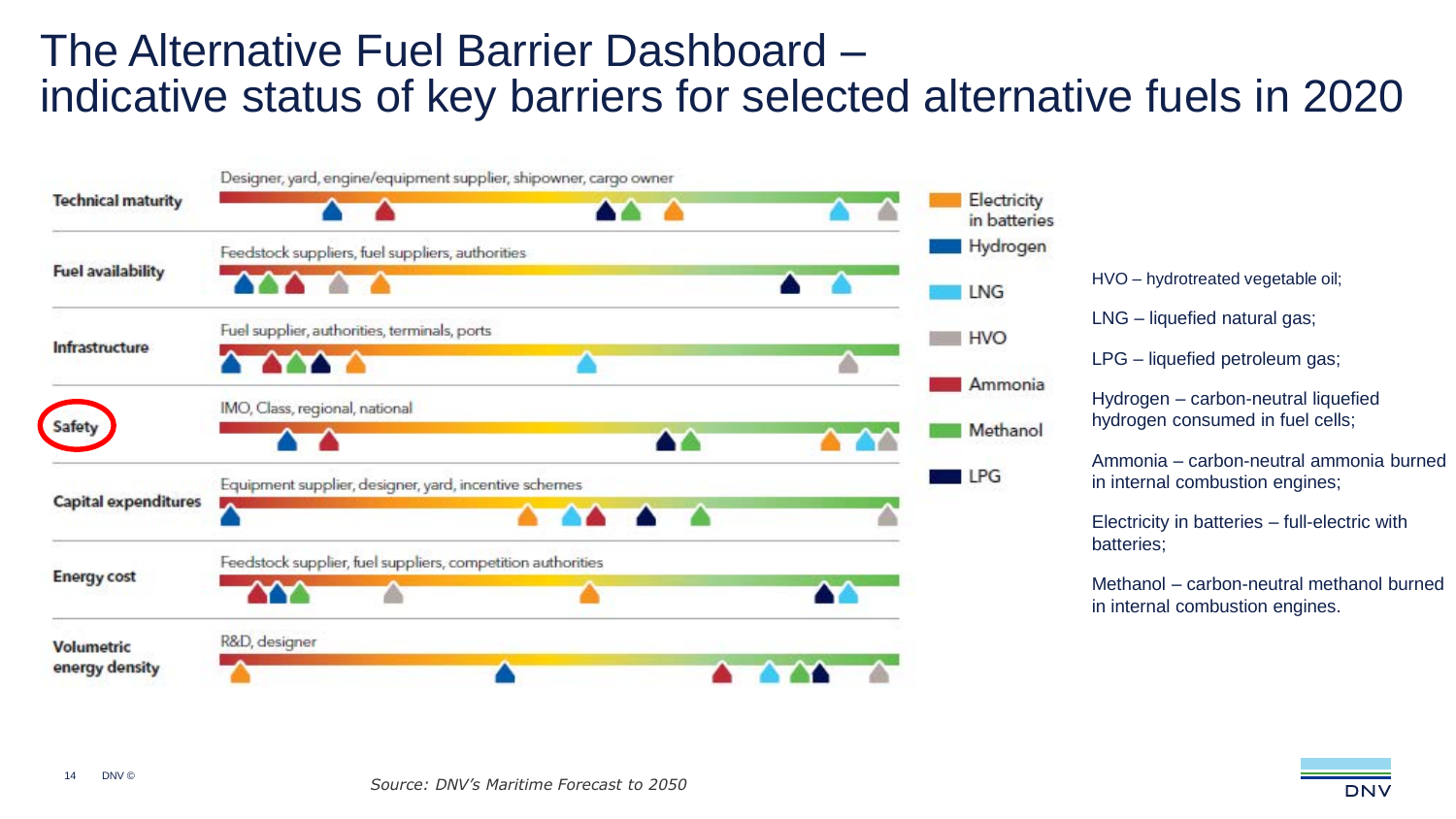#### Development of safety rules and regulations in Norway

| LNG  | Fuel cells Batteries Methanol |      |      | LPG/ | Ammonia | Hydrogen               |
|------|-------------------------------|------|------|------|---------|------------------------|
| 2001 | 20081                         | 2012 | 2013 | 2019 | 2021    | Ongoing<br>development |

**The continued development of IMO regulations for new fuels is key to enable uptake of alternative fuels in global deep-sea shipping**

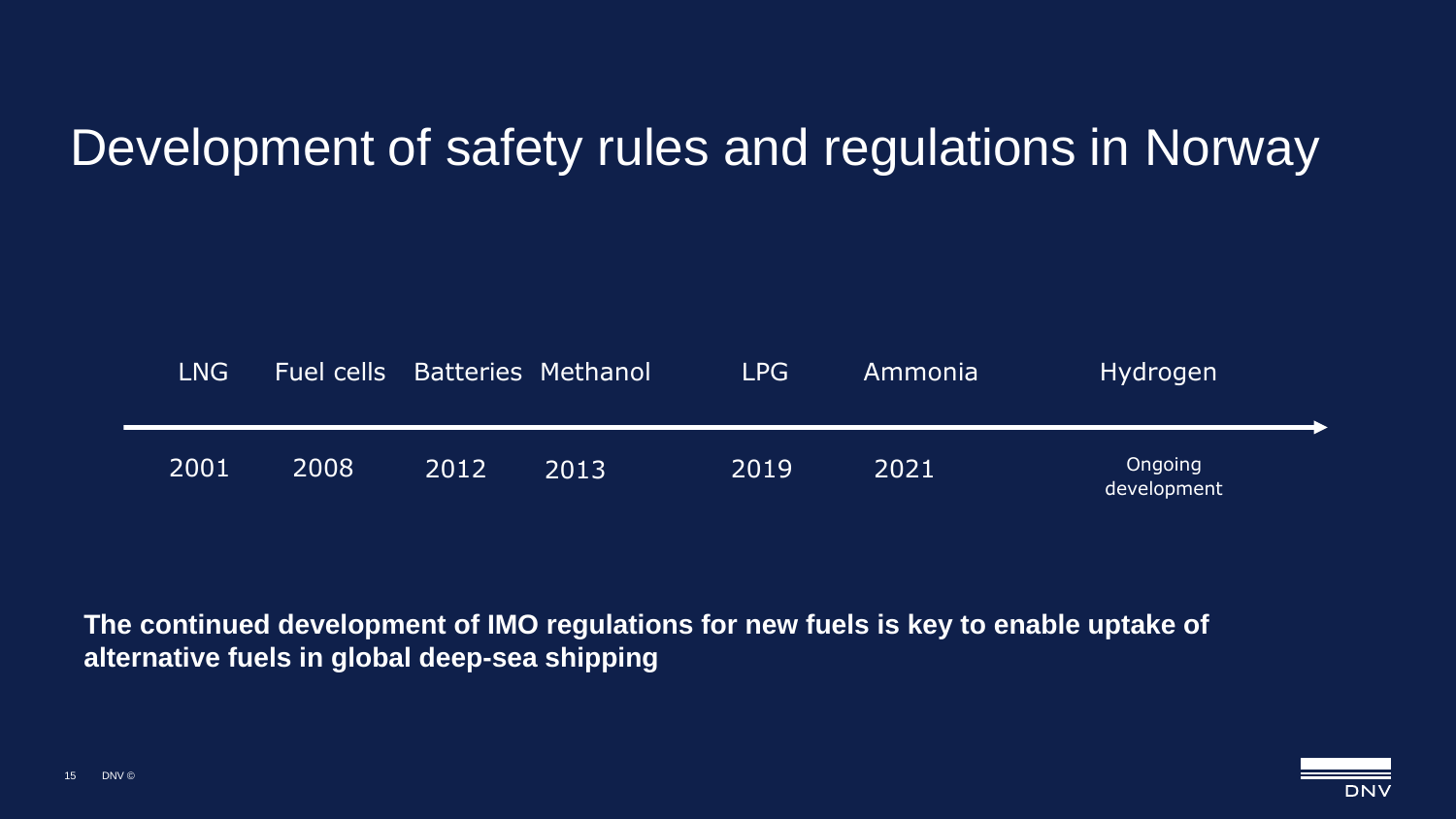### Different level of regulatory maturity for ships using alternative fuels



LNG - detail requirements

Other low flashpoint fuels - risk based approval

process (alternative design approach )

Methanol - IMO interim guidelines

Methanol LPG Ammonia (July 2021) Fuel Ready (July 2021)

Fuel cells

**DNV**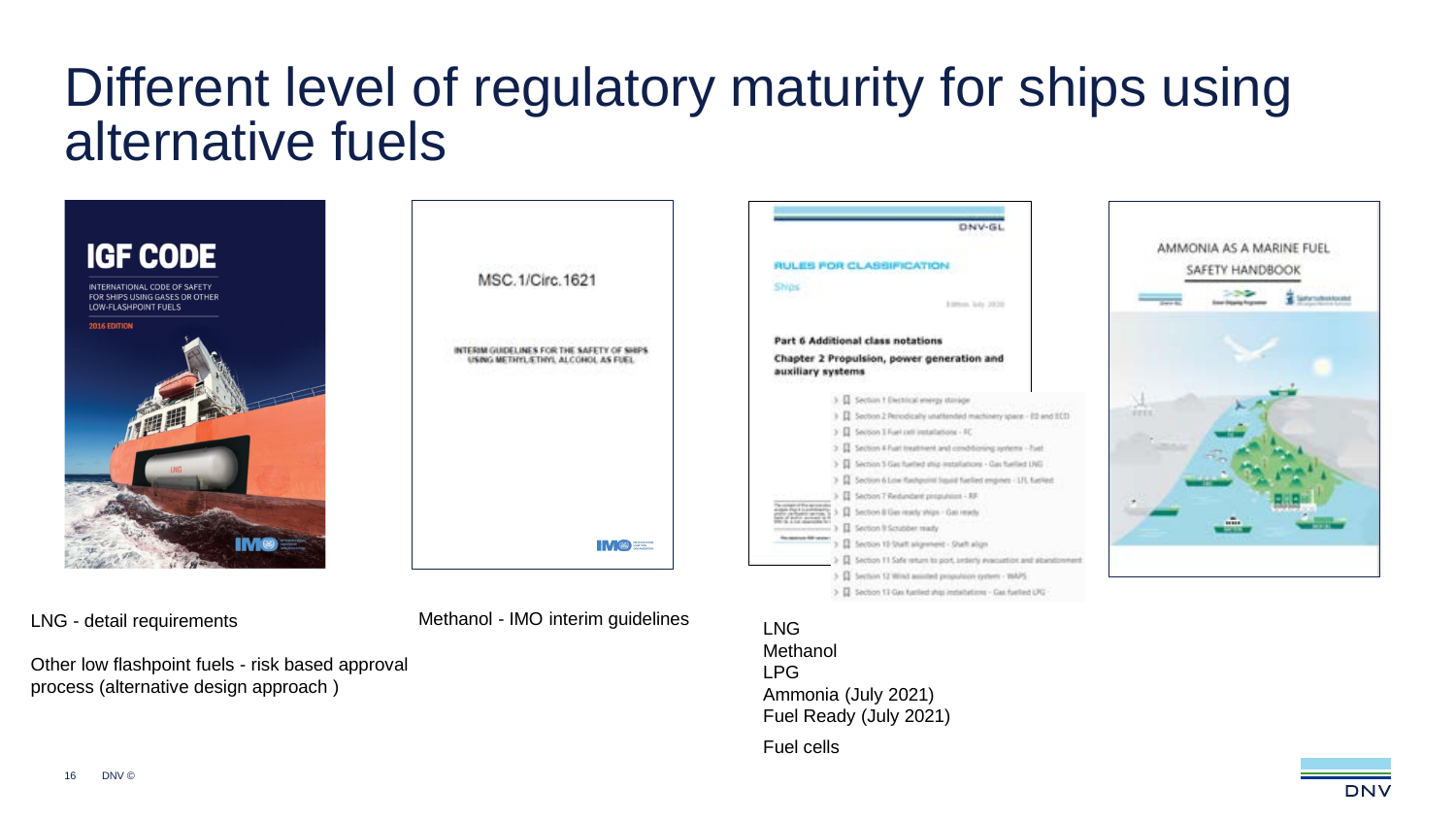# DNV Class Notation **Fuel Ready**

- Applies to ships, which are planned for, and/or partly prepared for, later conversion to one or more alternative fuels.
- It indicates that DNV has verified compliance with the Rules for the applicable fuel for a future ship design or fuel tank installed at newbuilding.
- The alternative fuel(s) the ship is prepared for is represented by a qualifier in the class notation:

**Fuel ready (LPG, LNG, ammonia and/or methanol/ethanol)**

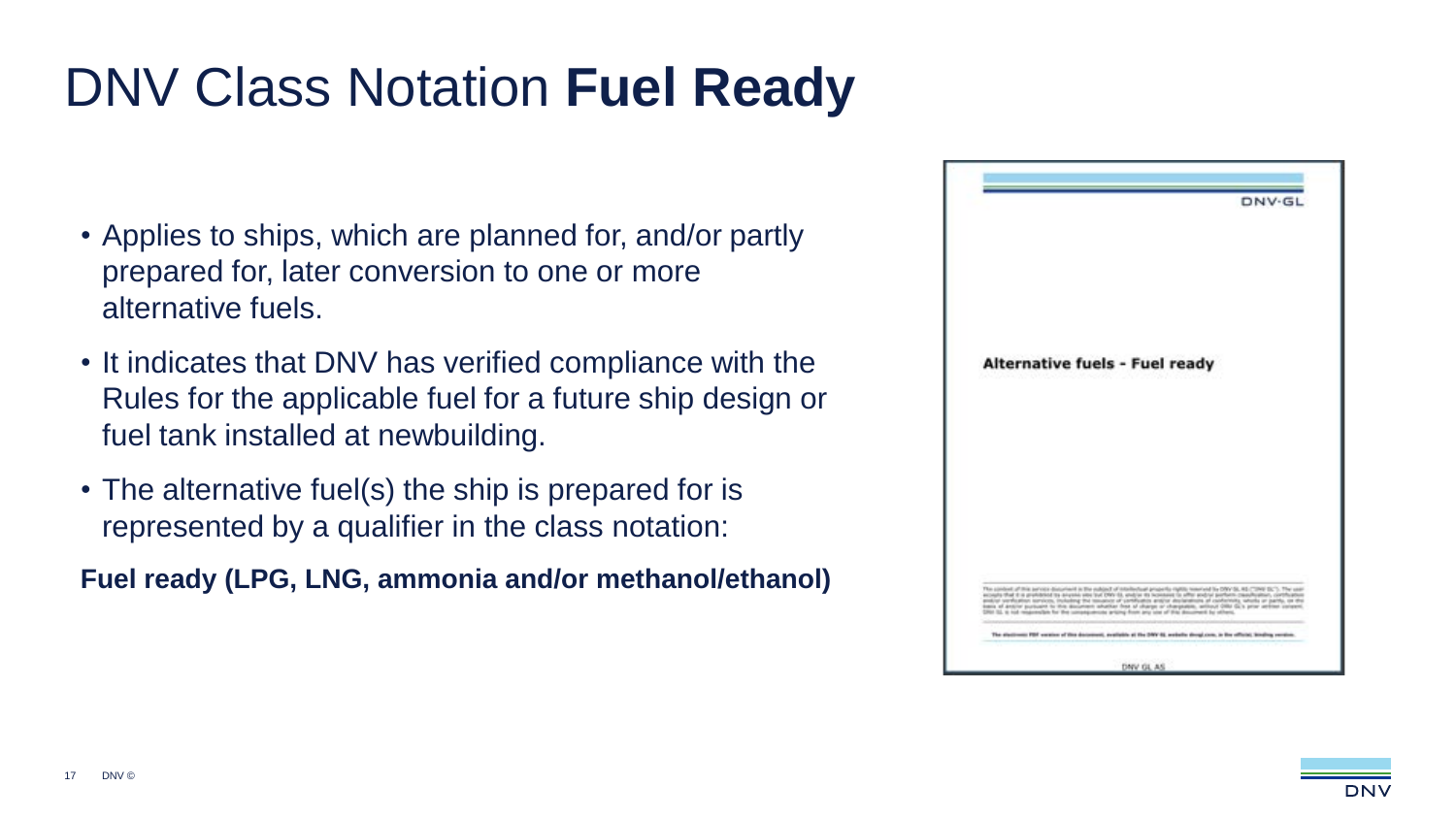# What are the consequences of choosing alternative fuels?

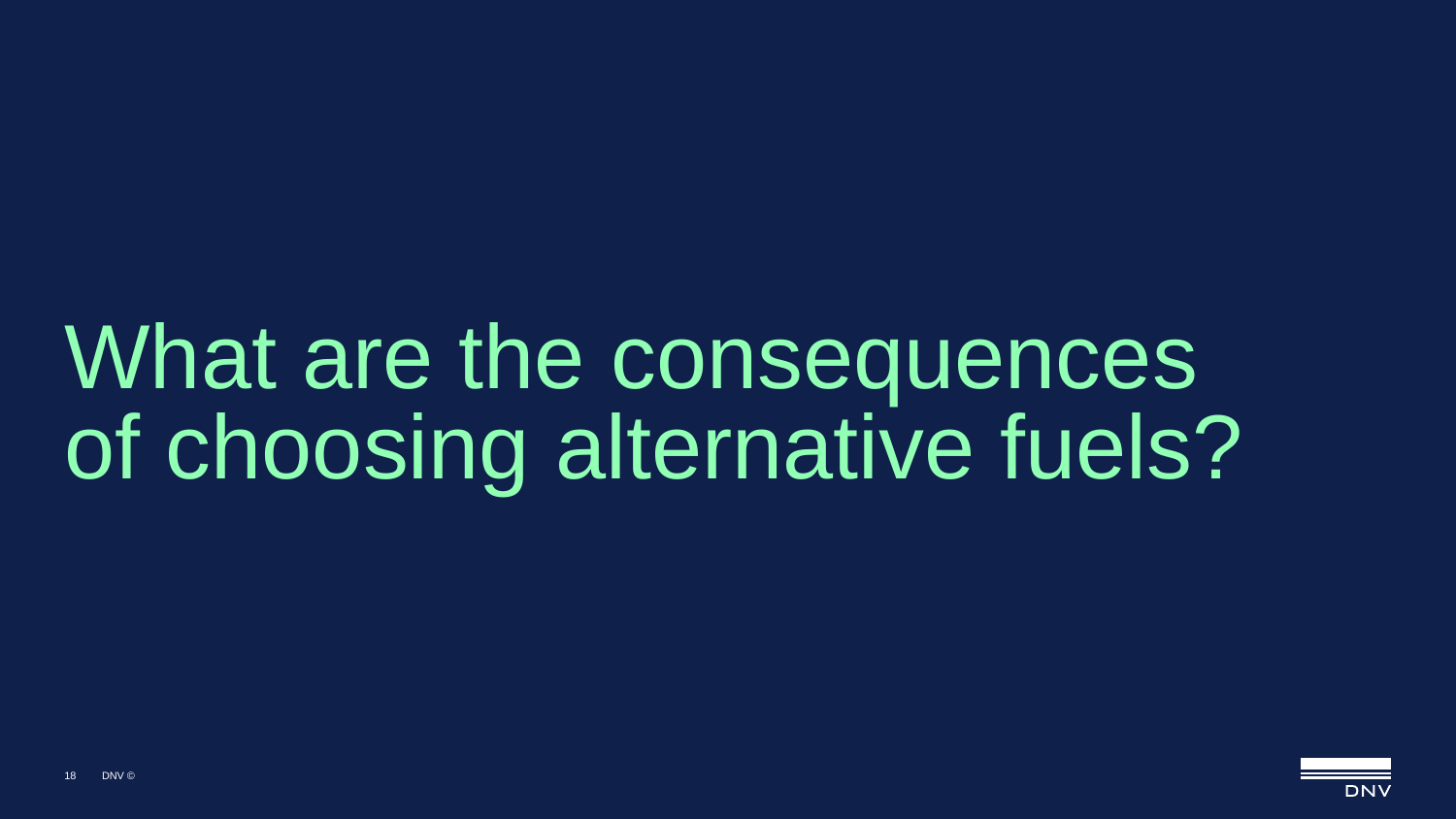#### **The alternative fuel installation is affecting the ship arrangement!**



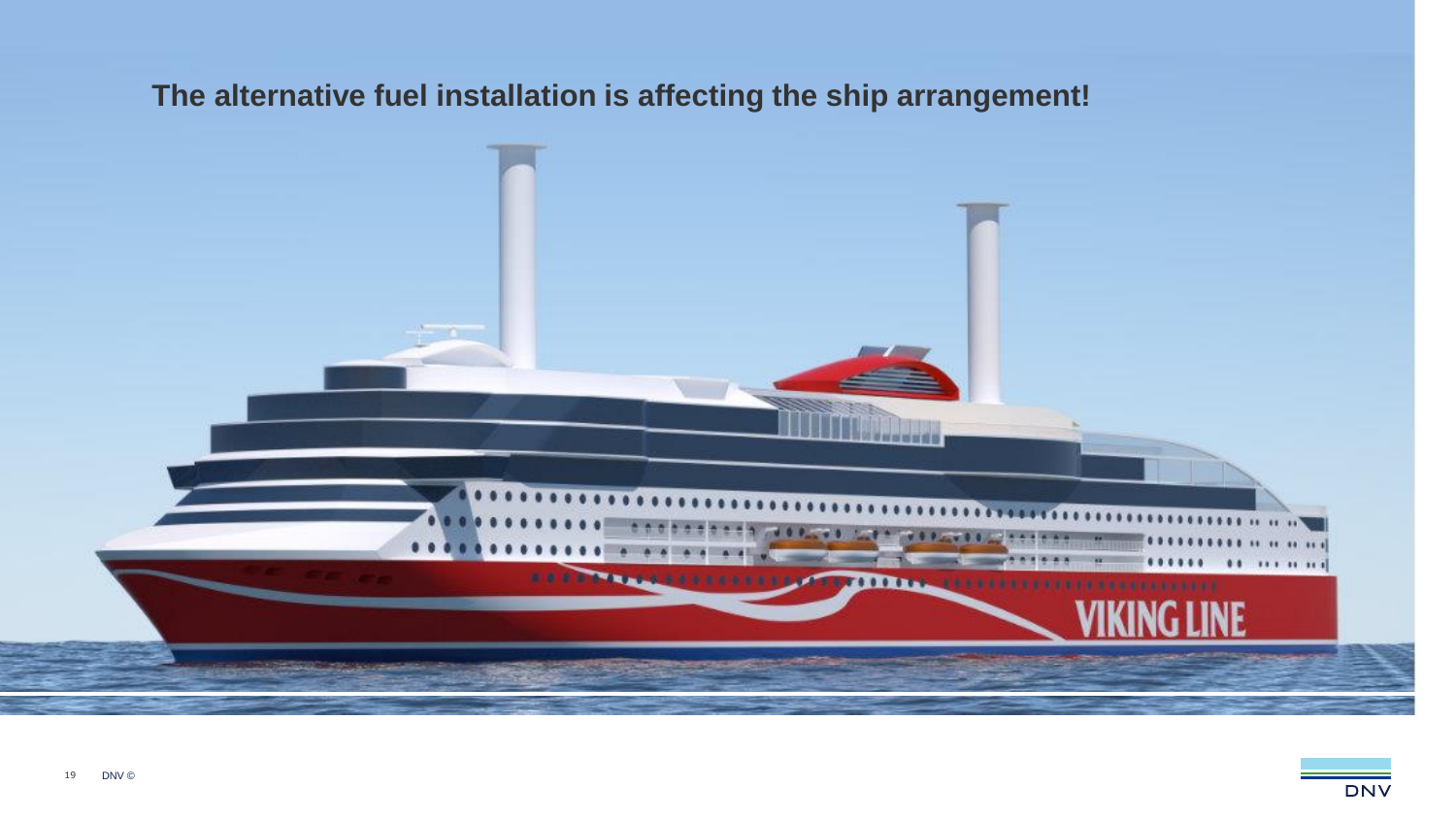## Gas fuel system

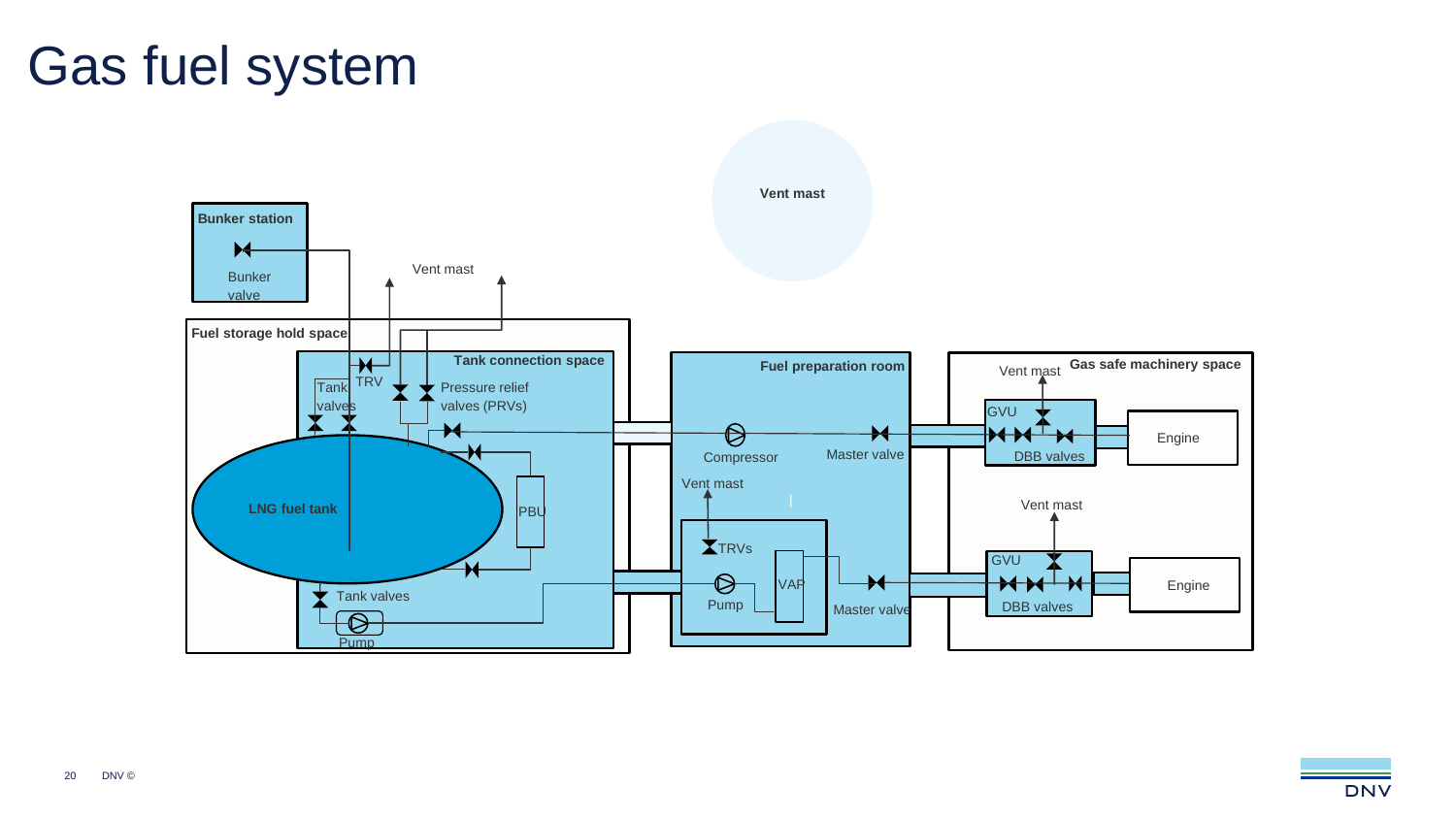#### **Gas Fuelled ships**





**are not the same as Gas Carriers**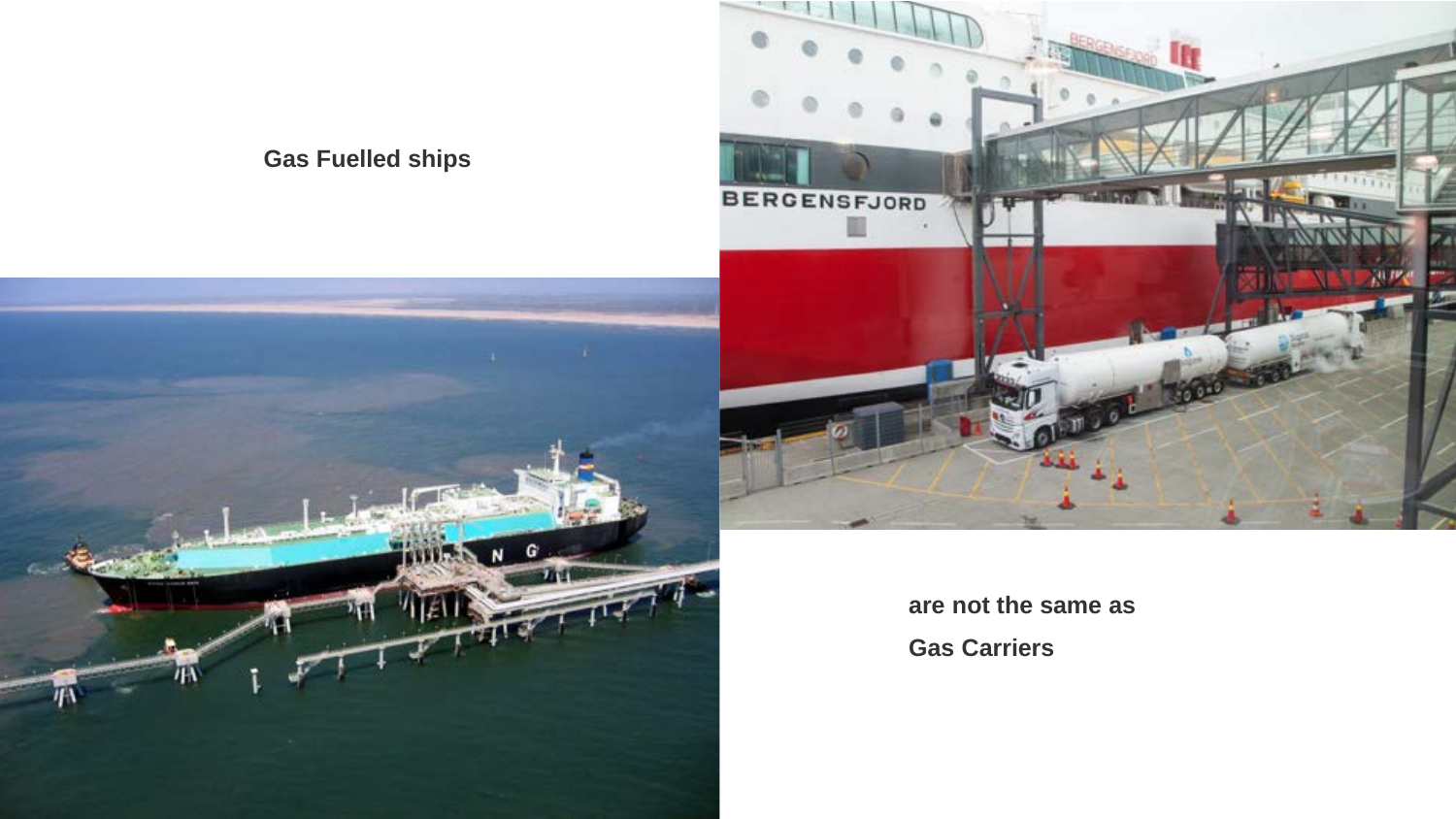## Risk picture and hazards, LNG as fuel vs. cargo

A more complicated risk picture – same hazards

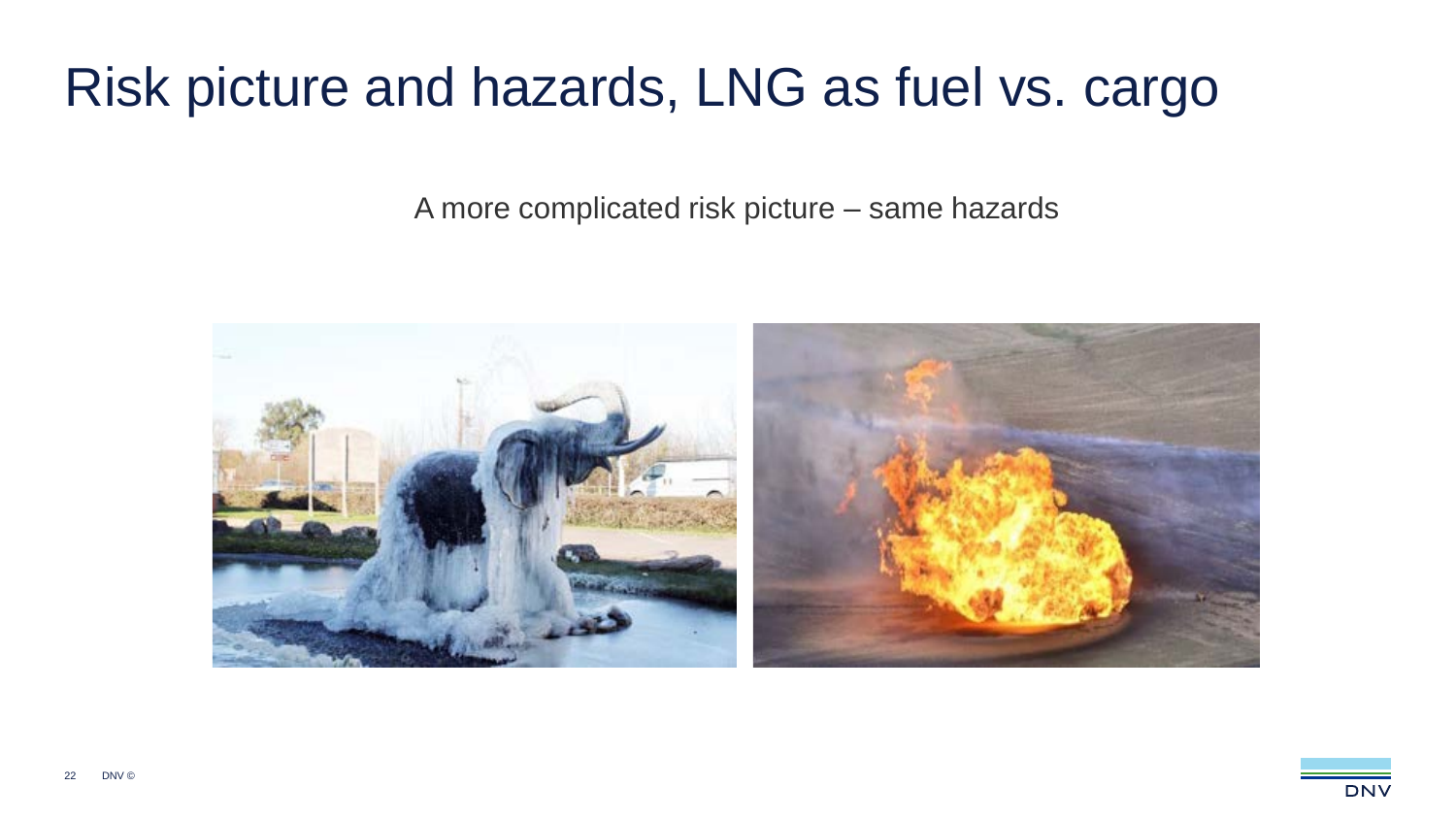## Moving from land based to maritime

#### **Aspects to be considered for ship applications:**

- Safety nowhere to escape
- **Environmental conditions**
- Vibrations and inclinations

■ Weights and volumes



**X 500**

**100 kW**



**LAND BASED SOLUTIONS ARE NOT DIRECTLY TRANSFERABLE ONBOARD SHIPS**

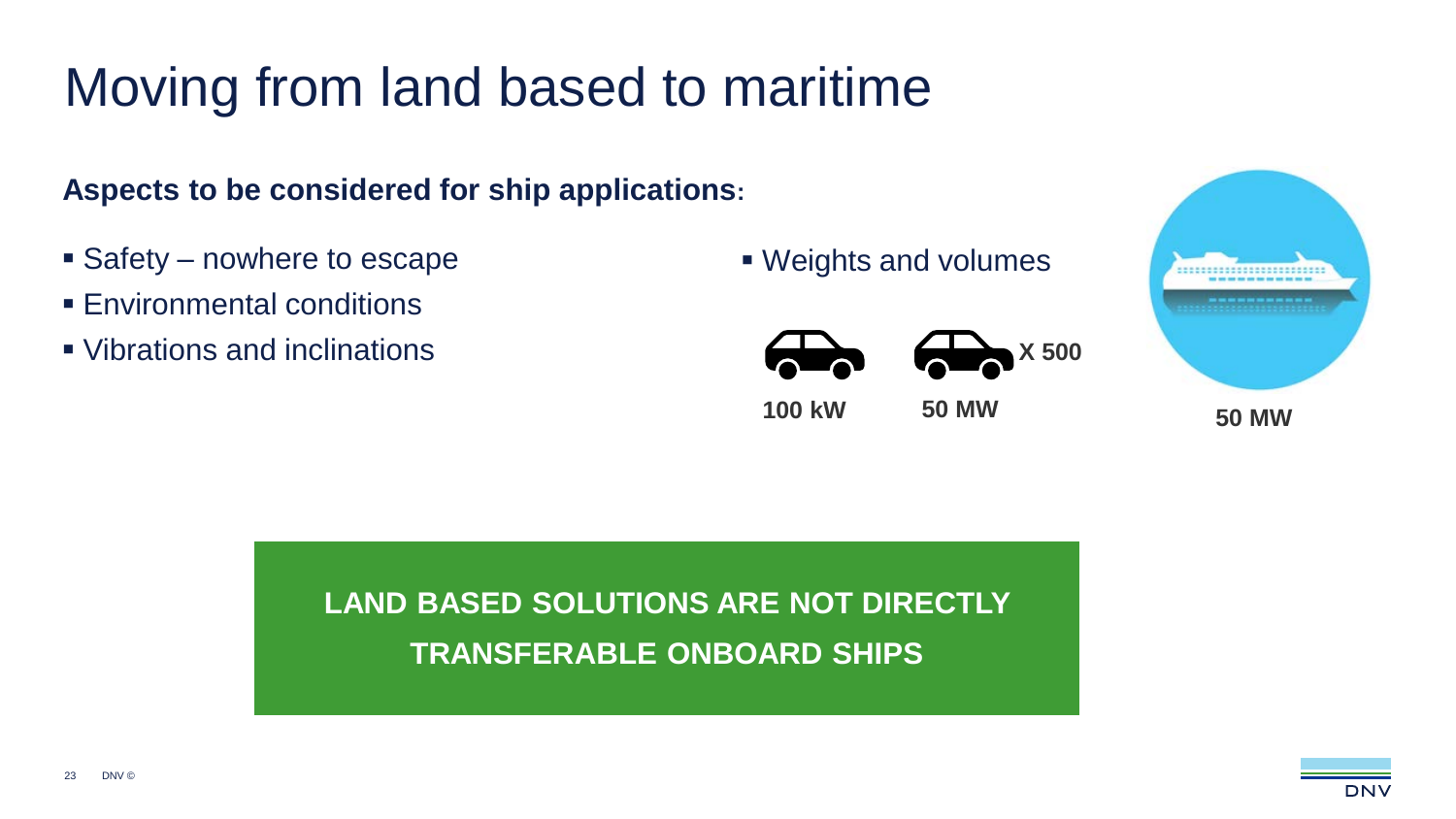## Alternative fuels – what are the safety challenges?

Most non-conventional fuels have properties posing different safety challenges from those of conventional fuel oils.

Additional safety barriers required to maintain the safety level when compared with conventional fuels.

The properties are specific for each fuel.